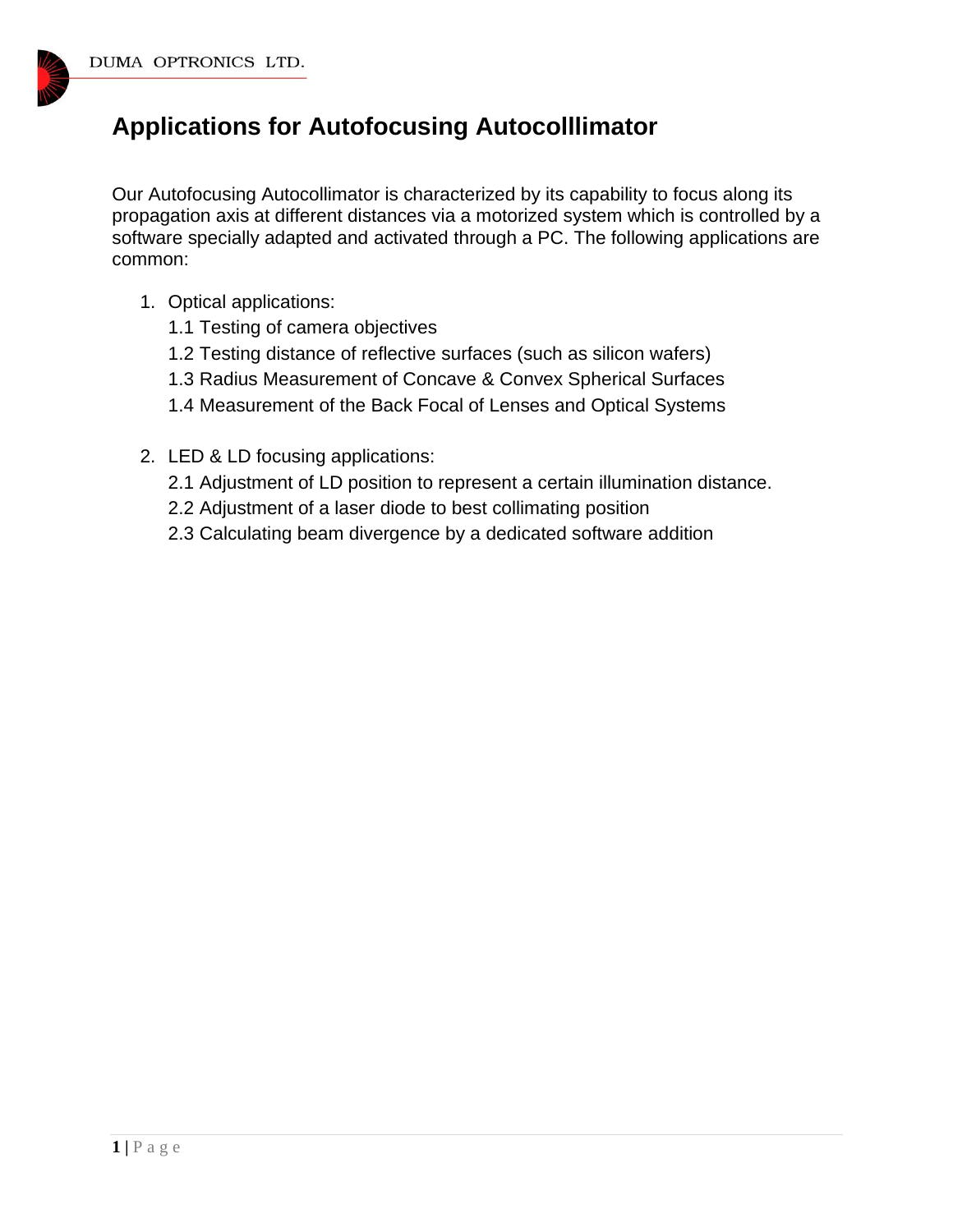# **1.1 Testing of Camera Objectives**

Place a mirror or other reflective surface into the image plane of the objective. By changing the focusing distance of the Autocollimator, you can check your lens' focus ring position compared with actual distance.

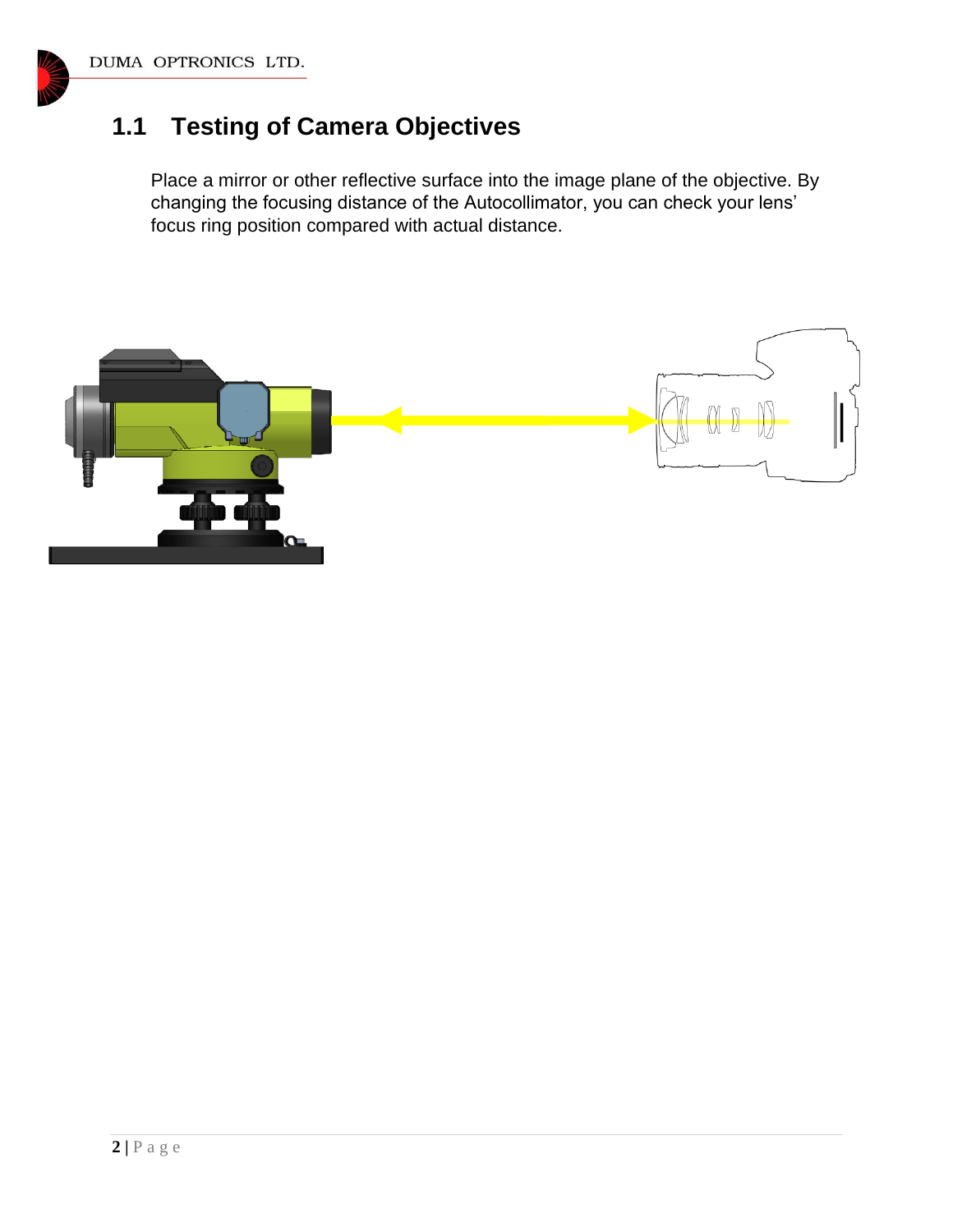## **1.2 Testing distance of reflective surfaces**

Place a silicon wafer in front of the Autocollimator, change the projected cross position distance until you get a sharp return image. Software will clearly display the distance of your reflecting part (silicon) from the Autocollimator reference plane.

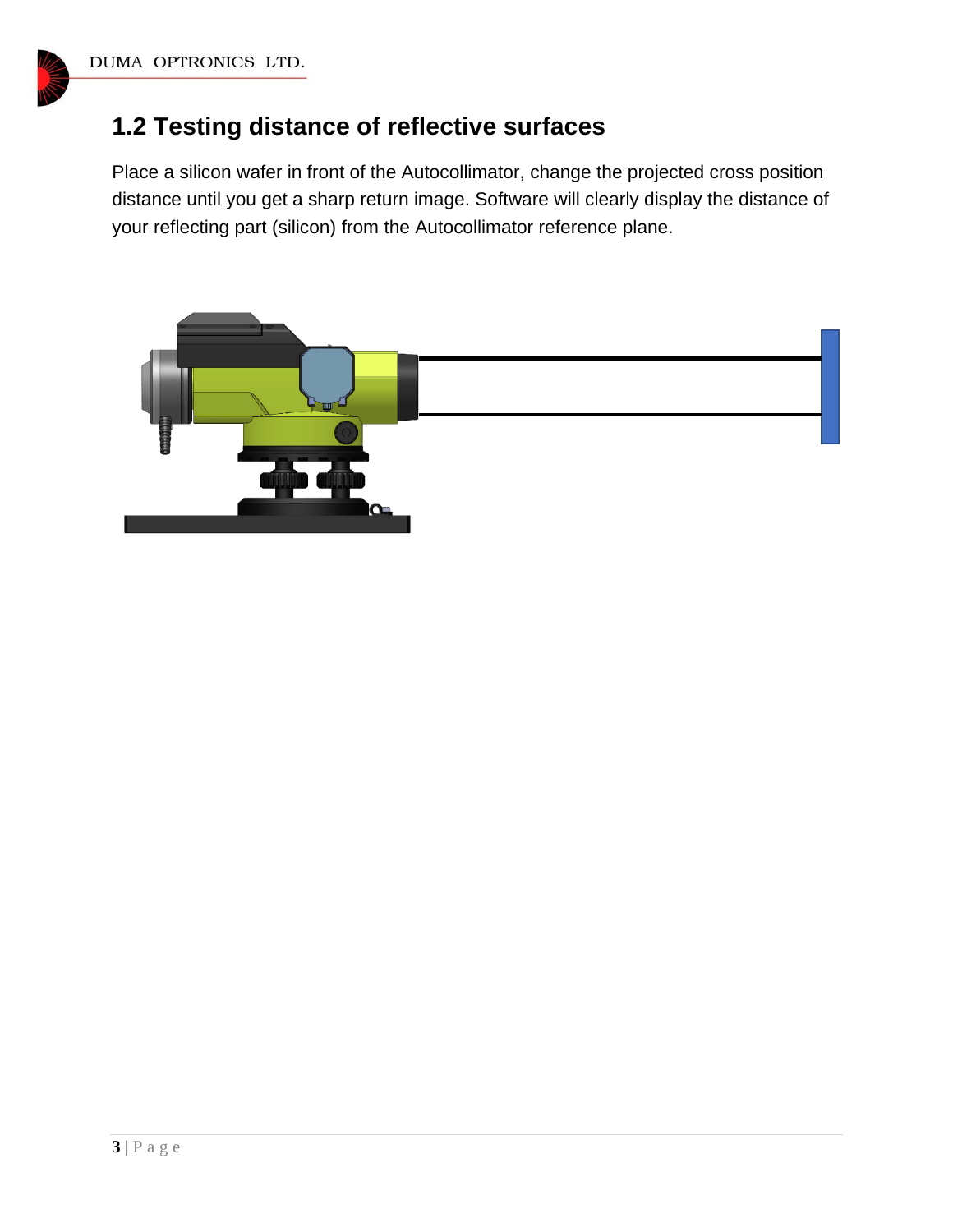

## **1.3.1 Radius Measurement of Concave Spherical Surfaces**

This method will measure a front surface curvature of a negative optical system as per attached drawings.

The measurement is done as follows:

- a) Move the autocollimator along the translation slide until a sharp image occurs.
- b) Move the autocollimator to the next position until the image is sharp. The difference of position between the two locations will give the radius of curvature.

 $R = X$ 

Where:

- R: Radius of the surface
- X: Distance between the autocollimation images

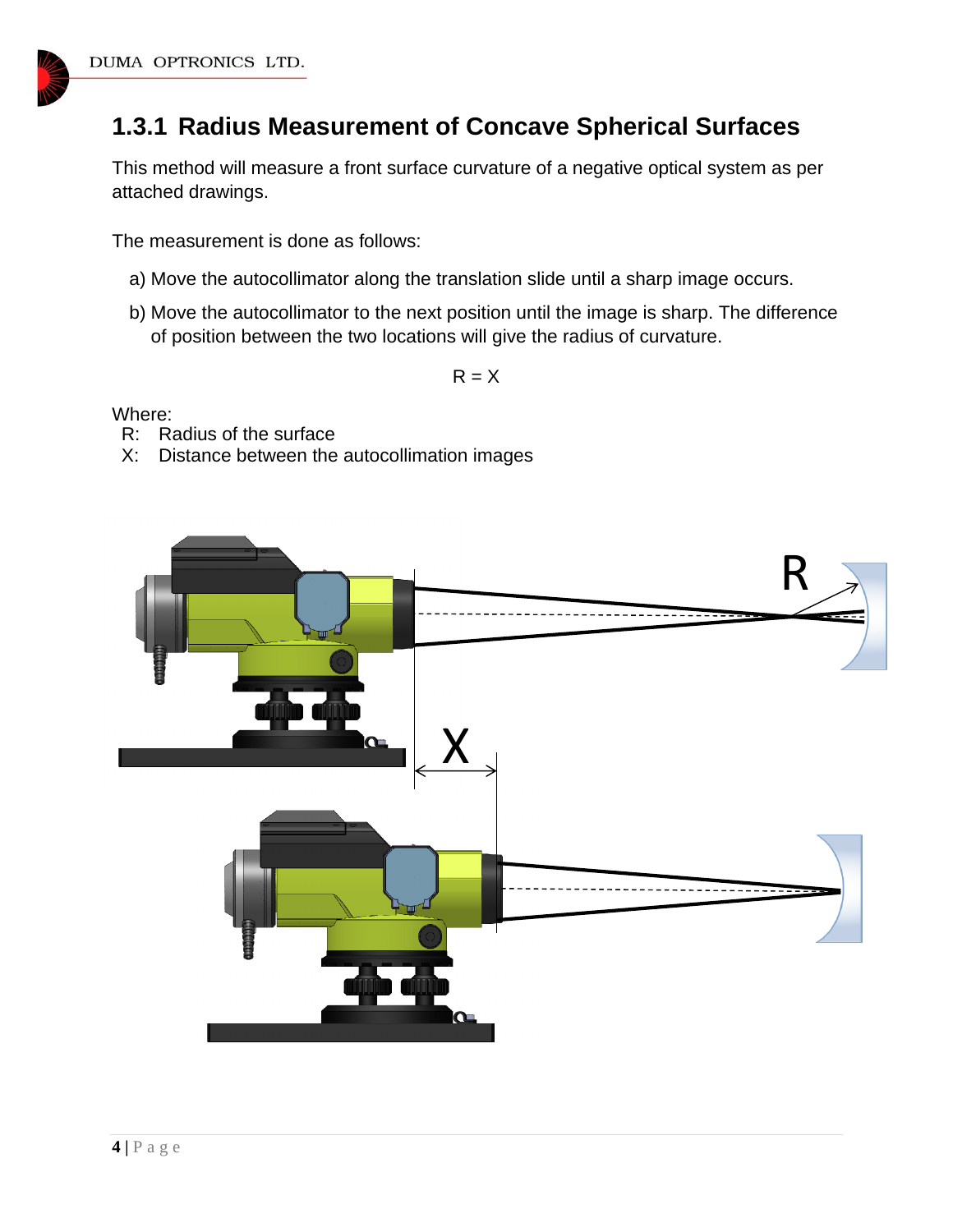#### **1.3.2 Radius Measurement of Convex Spherical Surfaces**

- a) Move the autocollimator along the translation slide until a sharp image occurs.
- b) Move the autocollimator to the next position until the image is sharp. The difference of position between two locations will give the radius of curvature.

$$
R = X
$$

Where:

- R: Radius of the surface
- X: Distance between the autocollimation images

When measuring transparent lenses additionally autocollimation images form the lower surfaces occur. That has to be taken in mind when selecting the corresponding pictures for radius measurement.

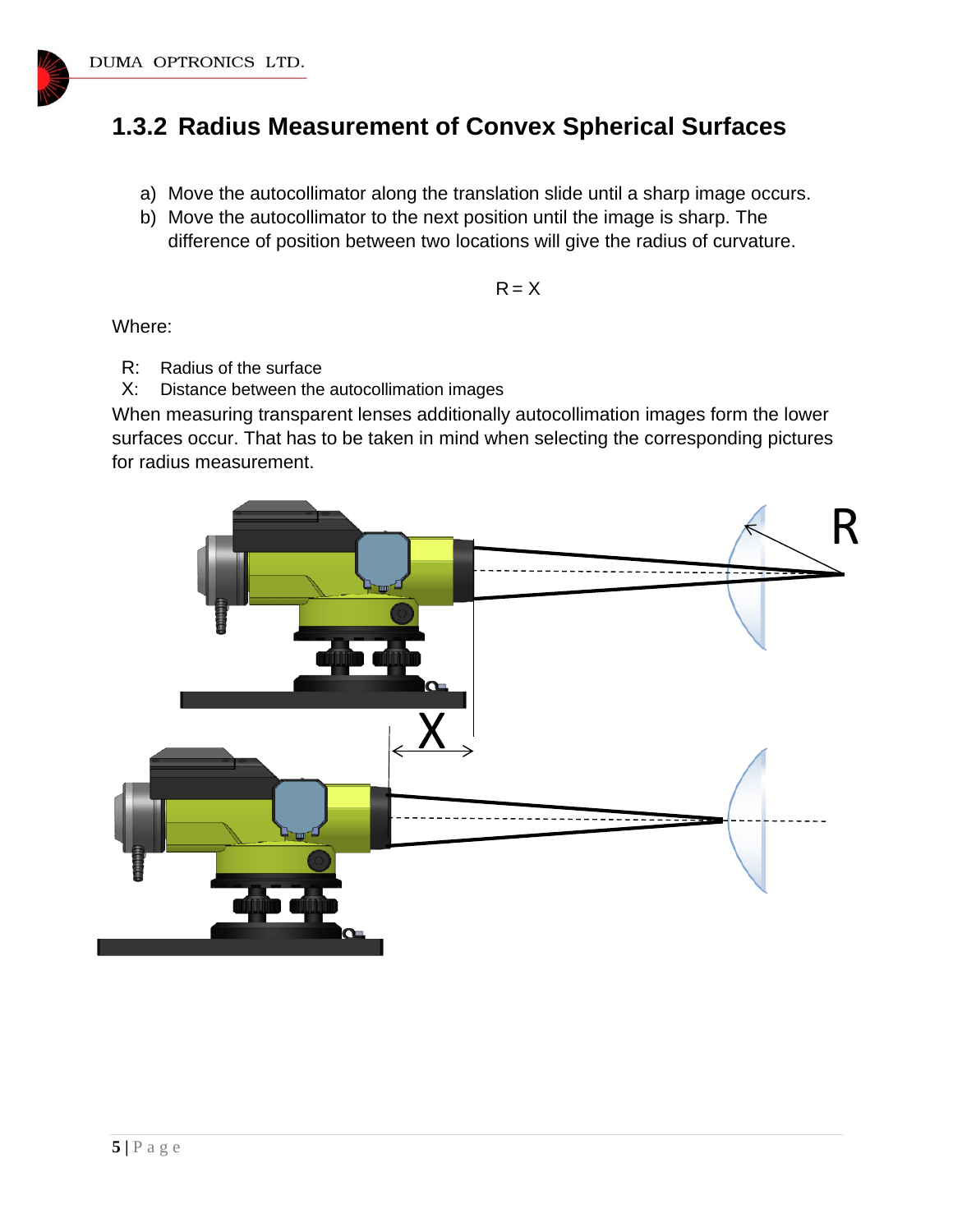

## **1.4 Measurement of the Back Focal of Lenses and Optical Systems**

Measurement of back focal length is performed by finding the focal position and then measuring distance between focal position and the rear part of the lens. The setup includes the lens under test, our Autocollimator and a mirror. Place the lens in front of the Autocollimator, and move the mirror back and forth as shown in the drawing. Once you get a clear return of the cross on your Autocollimator system, it means that the mirror is exactly positioned at the focal point of your lens. Perform ∆X measurements, which is the distance between the mirror and the lens under test, and this coincides with the back focal lens.

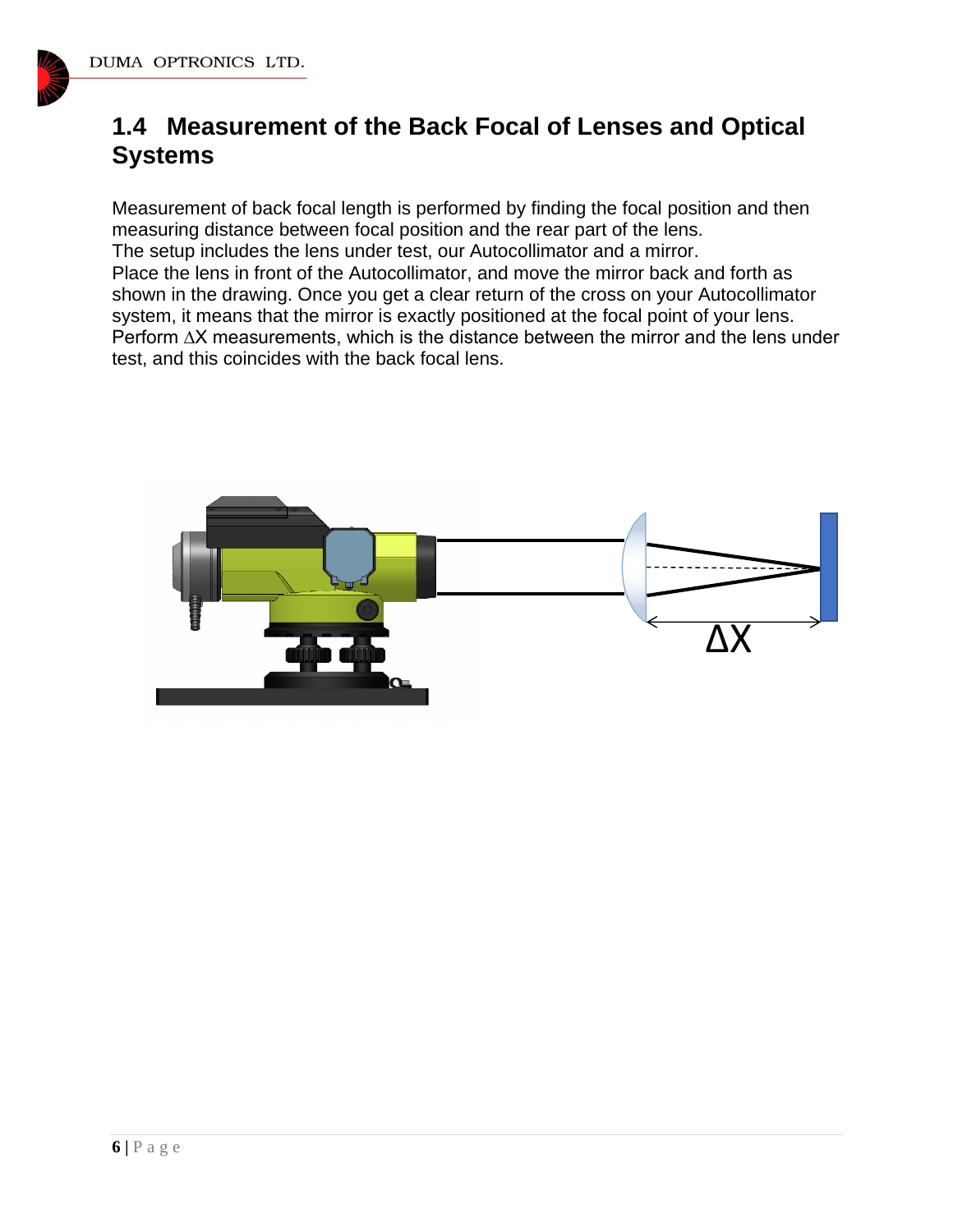### **2.1 Adjustment of LD position to represent a certain illumination distance.**

Using our Autofocusing Electronic Autocollimator, one can adjust a Laser Diode collimated system to project its beam to a certain distance. In order to do that, you adjust the Autocollimator using its built-in motor to be focused to the required distance.

![](_page_6_Figure_3.jpeg)

![](_page_6_Figure_4.jpeg)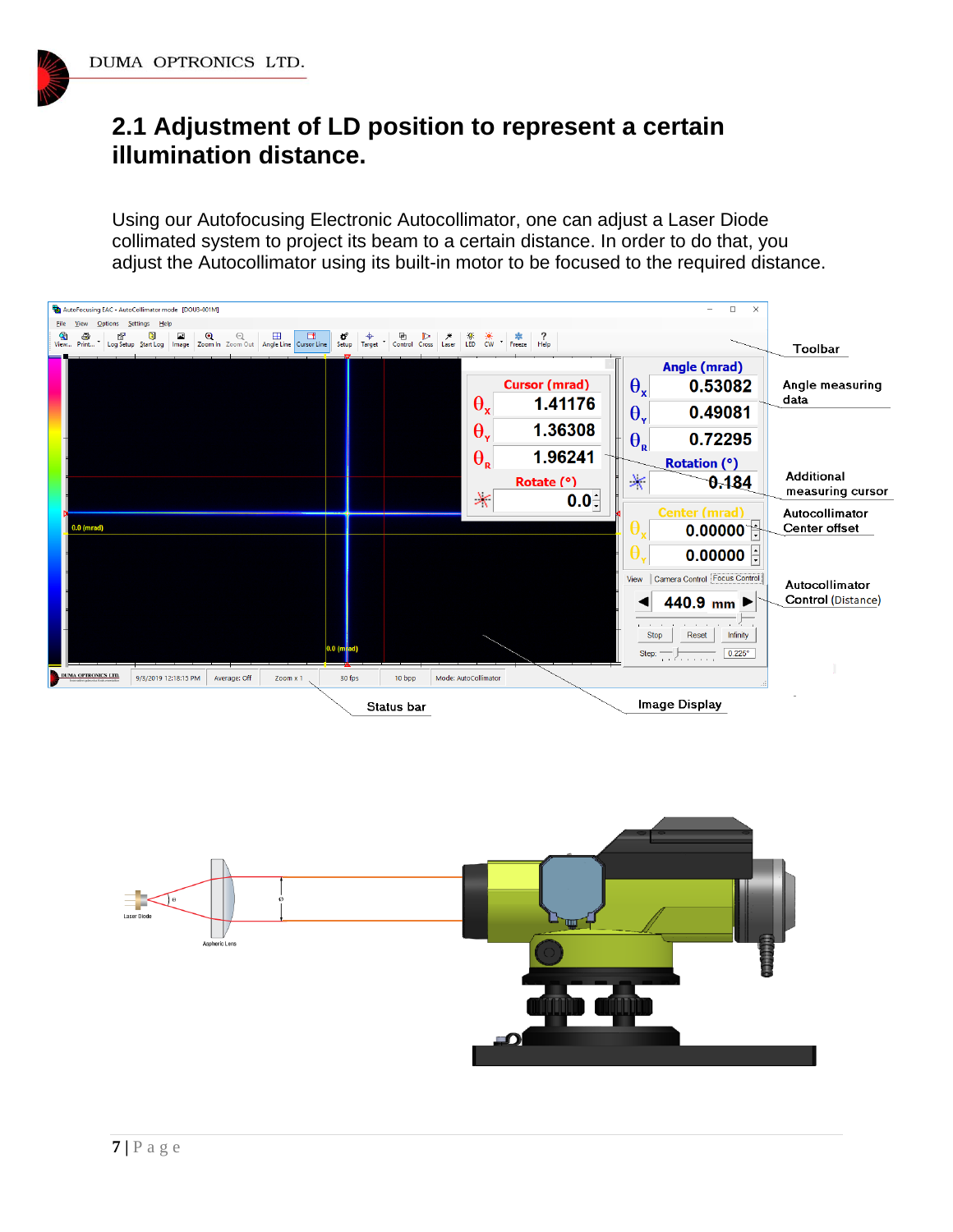![](_page_7_Picture_1.jpeg)

Then, place your collimated LD in front of the Autocollimator and move the collimating lens of the LD until you get the best image reflected from the LD front surface. This will ensure that your LD system is focusing its beam to a certain distance.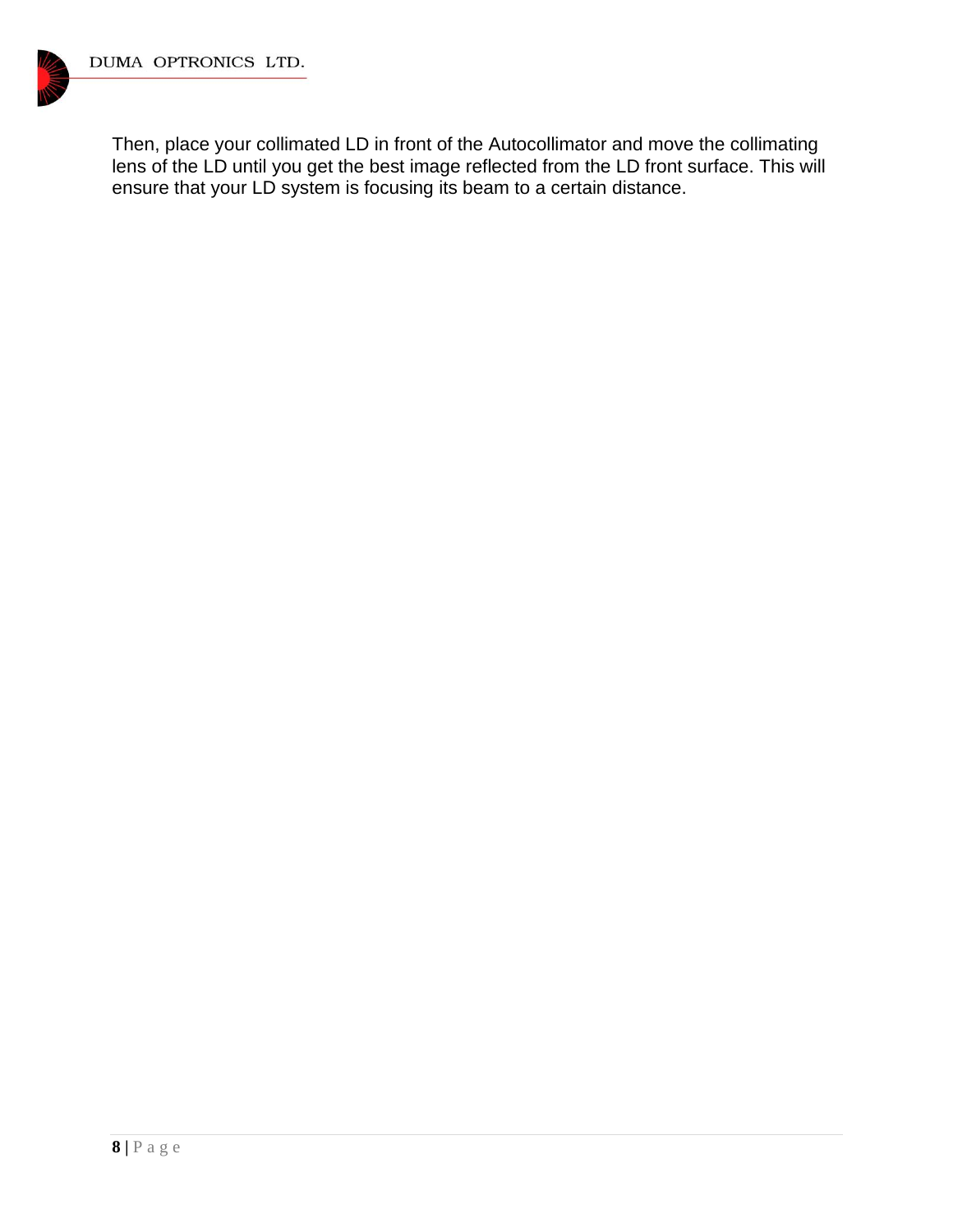# **2.2 Adjustment of a laser diode to best collimating position**

For performing this application, adjust your Autocollimator to the infinity position and perform a similar setup as described in 2.1, this will ensure your laser diode is well collimated.

![](_page_8_Figure_3.jpeg)